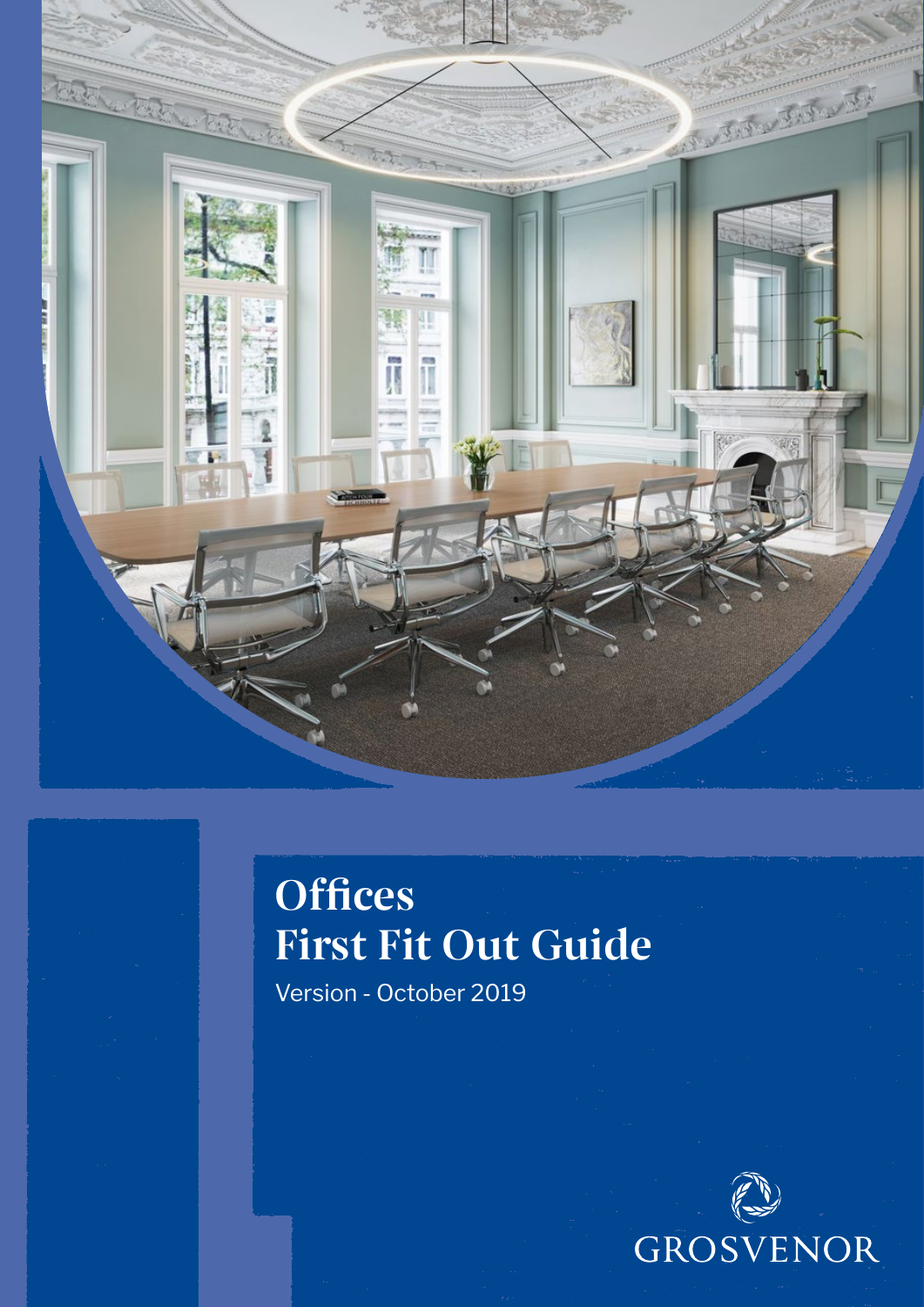Welcome to Grosvenor, one of the world's largest privately-owned property businesses. We develop, manage and invest in property in more than 60 cities around the world. Our investment here in the West End of London began over 340 years ago and our purpose is to improve properties and places to deliver lasting commercial and social benefit. We work to ensure that existing buildings are used intensely but sensitively, carefully adapted to allow new imaginative uses; and that new buildings are designed and built to last.

We want to work with you, our customer, to make your experience with us as good as it can be. We want to prioritise your needs; helping you set up your new office premises as swiftly as possible and with minimum hassle. To do this, our First Fit Out Guide provides practical direction on how to make an application to undertake works. We look forward to working with you and ensuring your occupation with Grosvenor gets off to a great start.



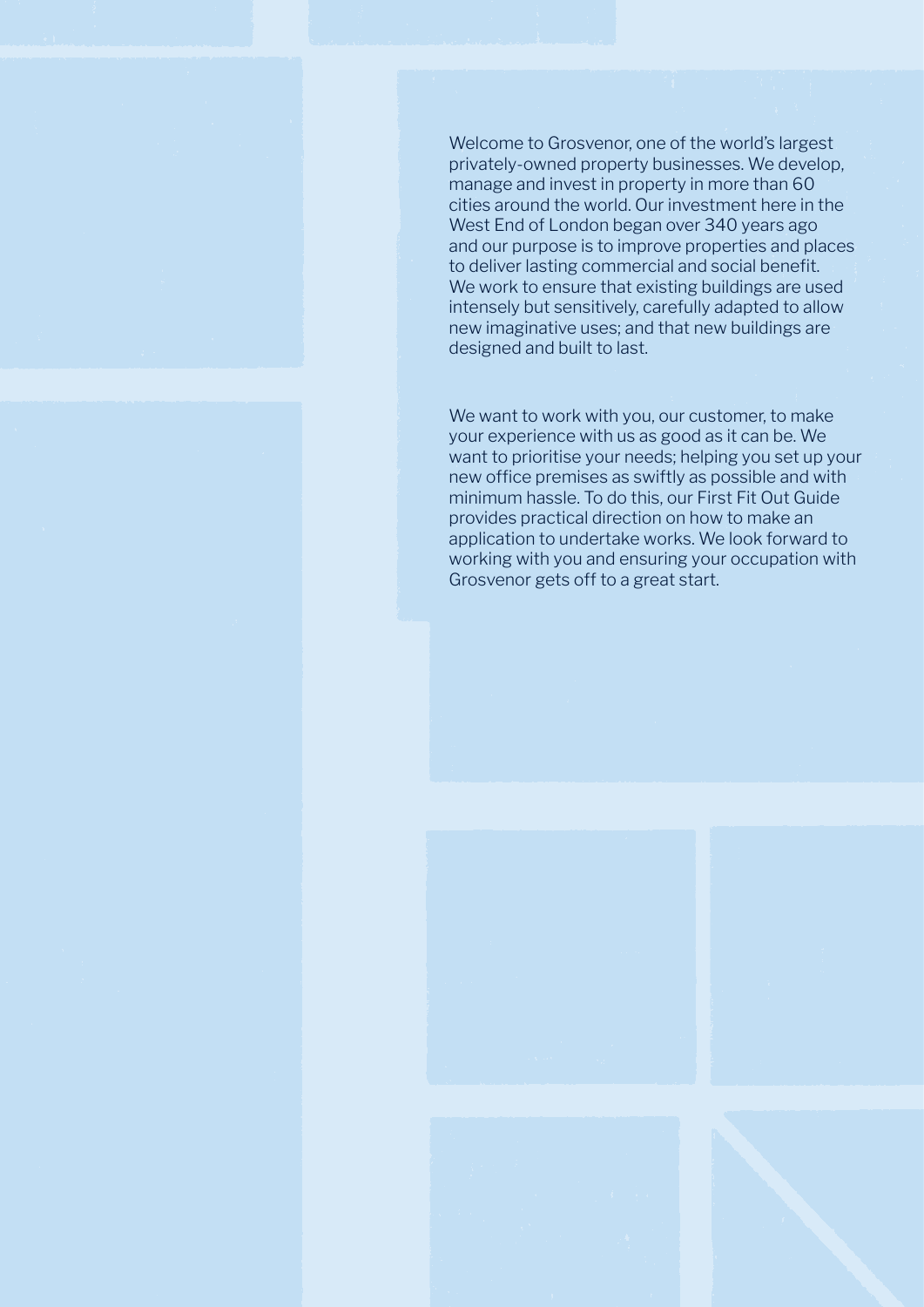### **Contents**

**Introduction**

**Approval Steps**

**Office Fit Out Specification**

**Sustainability Commitments**

**Application Form**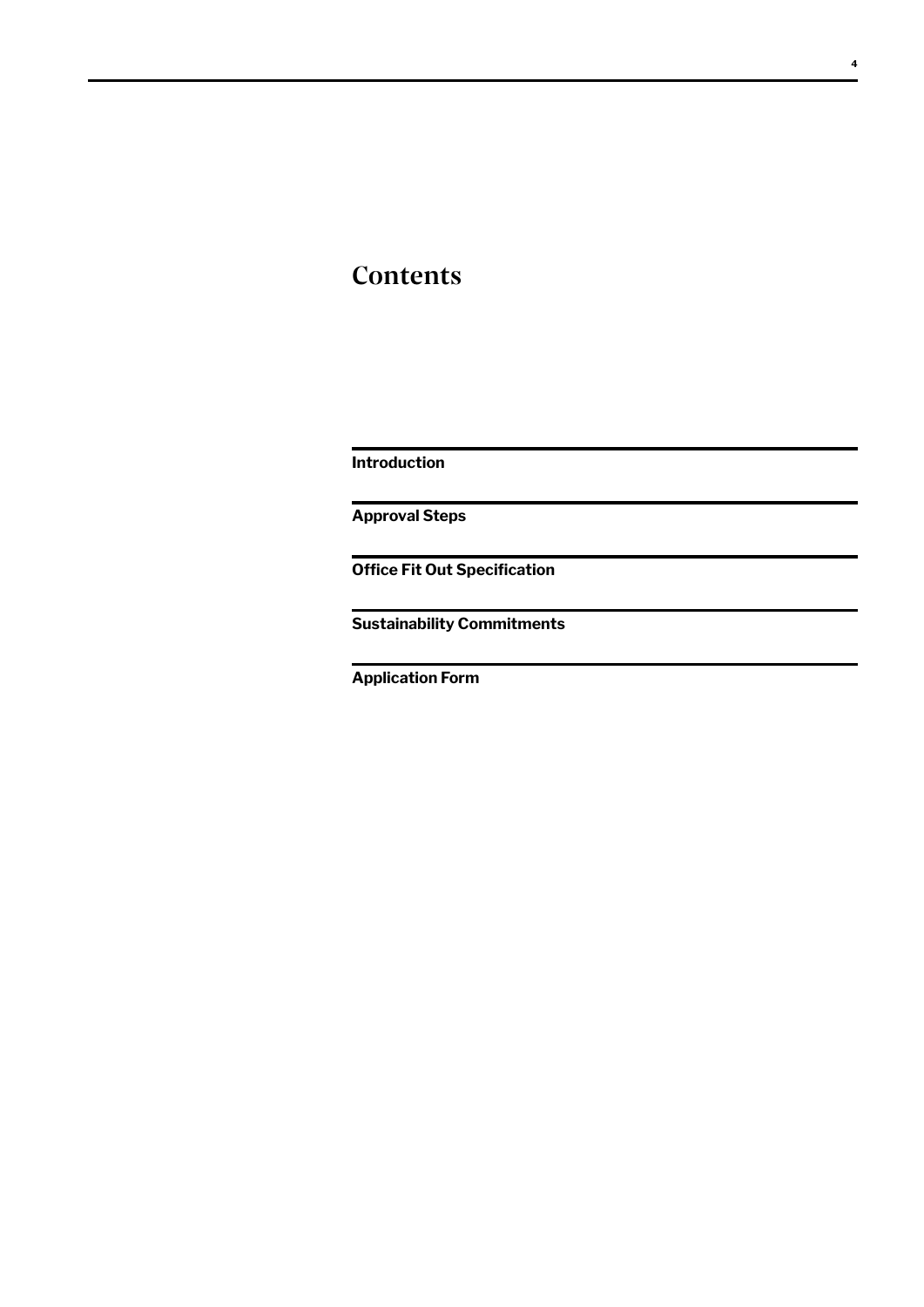### **Introduction**

### What requires consent?

### What you need to provide

The purpose of this document is to provide guidance on the first fit out for a new office occupier.

It should be noted that this document is intended to provide practical guidance, and that in all instances the terms of the lease and Licence to Alter takes precedence.

- Any alterations to the external appearance of the unit, this will include:
	- Signage
	- External lighting
	- CCTV cameras
- Planting - Boiler flues
- Extract grills/ducts
- Alarm boxes
- Security grills
- A/C condenser units - Satellite dishes
- Any works that affect the structure of the property.
- Any alterations to the internal layout of the unit (e.g. removing and adding partitions)
- Any modifications to the building fabric (e.g. replacement of windows)

Your proposal must be considered by the Building Surveying team, who may request additional information.

Please provide the following:

- Completed application form
- Drawings of existing (in pdf format).
- Drawings of proposed alterations (in pdf format), including; Plans of layout; Elevations, and Sections.

All drawings must:

- Drawn to scale
- Have the property address and floor number
- Have a drawing number and title
- Be annotated in English

## What happens next and when can works start?

Please see the 6 approval steps that must be completed before works can commence.

Please send all applications to rob.jenkins@grosvenor.com who will assign your application to a member of the Building Surveying team. We aim to approve all applications within 2 weeks.

It will take longer to approve your application if all of the information requested is not provided.

Inspection of works

A Grosvenor Clerk of Works and/or Building Surveyor will carry out regular inspections to ensure that all works are being carried out in accordance with the approved drawings and the terms of this guide.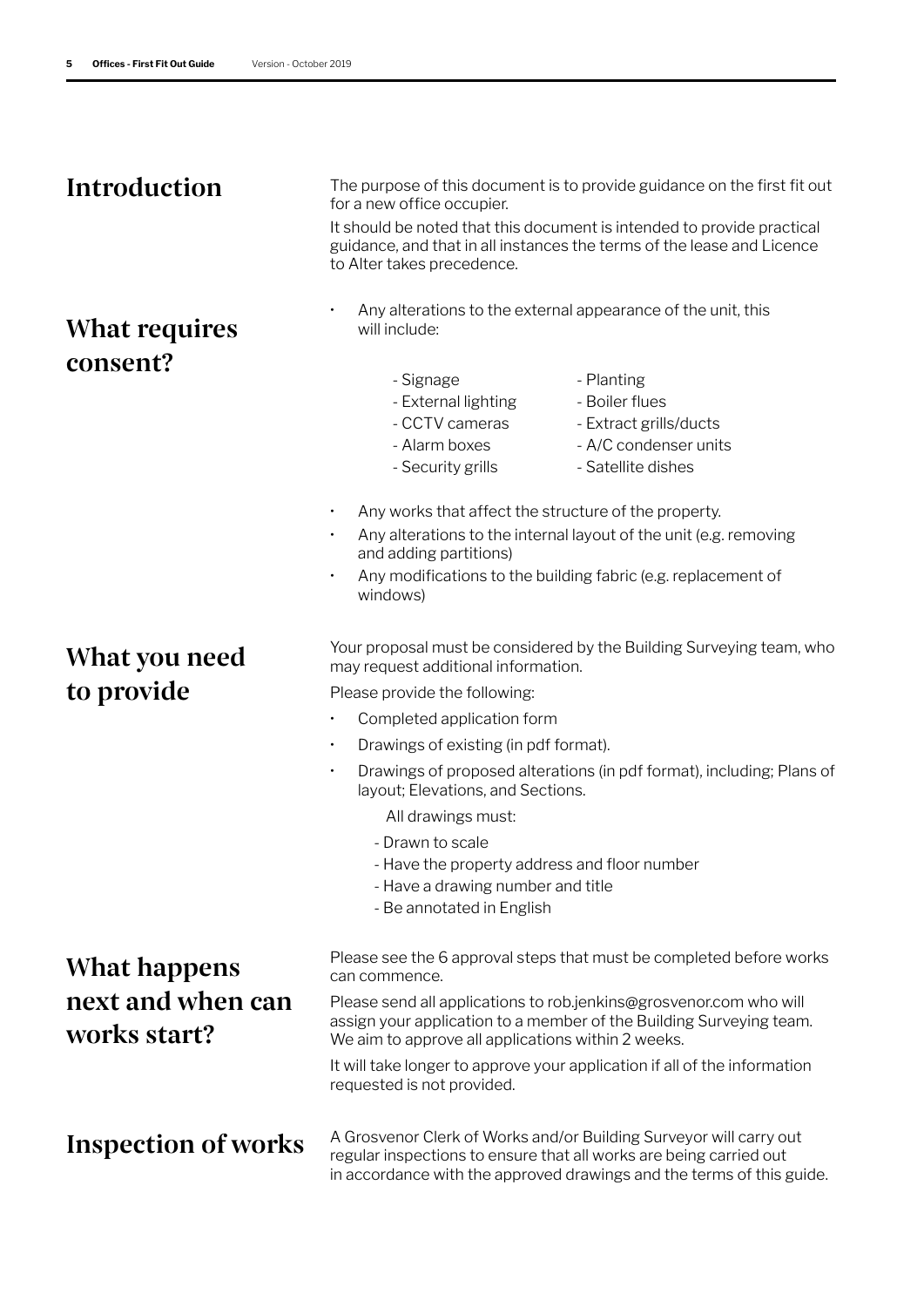## Approval steps

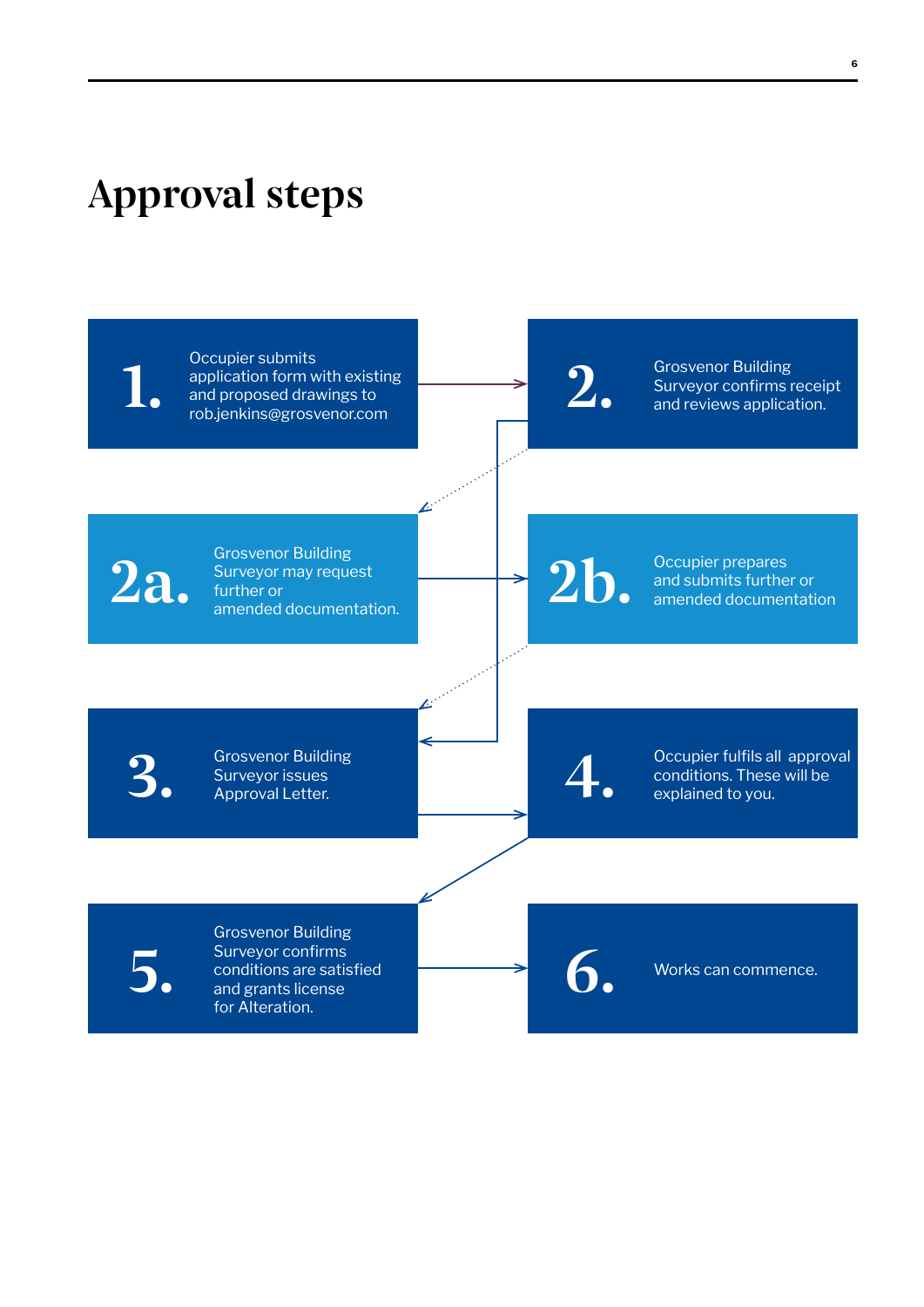## Office Fit Out Specification

#### GENERAL CONDITIONS

#### **1. Interpretation of this Specification**

Grosvenor Investments Limited (Grosvenor) acts as agent on behalf of all Grosvenor landlords having a legal interest in property in Mayfair and Belgravia. This office fit out specification covers the vast majority of fit out works that would be undertaken. It forms part of the general Grosvenor Specification which takes precedence should the scope of works fall outside the remit of this document. Furthermore, should any doubt arise as to its interpretation of this office fit out specification, the decision of Grosvenor shall be final.

#### STATUTORY REQUIREMENTS

#### **2. Standard of Materials**

All materials and workmanship shall be the best of their respective kinds in accordance with good current practice. They shall comply with the latest edition of the relevant British Standards Specification or Code of Practice or be subject to independent certification by the Building Research Establishment.

#### **3. Acts and Bye Laws**

The works are to be carried out in accordance with all Acts of Parliament and all subsequent amendments as well as all other relevant Regulations, Byelaws and Statutory Enactments of Local and other Authorities. Where works affect party walls in Grosvenor's ownership, notices under the Party Wall etc Act 1996 must be served on Grosvenor and all interested parties.

#### **4. Right of Access**

Grosvenor shall have the right of access to the premises at all reasonable times for the purpose of inspecting the works being carried out and to all site drawings and details. They shall have the right to have any of the works opened up for inspection if it is considered that faulty or defective materials or workmanship have been used.

#### **5. Fire Safety**

All fire safety works must be carried out in accordance with current Regulations, Standards and Codes of Practice and certification of this is to be provided on completion of the works.

All contractors carrying out fire works must be accredited through one of the following:

- FIRAS
- LP51531: The Red Book for Passive Protection lists fire stopping contractors
- Or any equally equivalent recognised accreditation body

#### **6. Insurance**

Grosvenor's insurance managers, Realty Insurances Limited of 58 Davies Street, London W1K 5JF, 020 7941 8200 are to be advised of the proposed works so that the building policy will not be prejudiced. The occupier should notify Realty Insurances Limited if additional cover is required.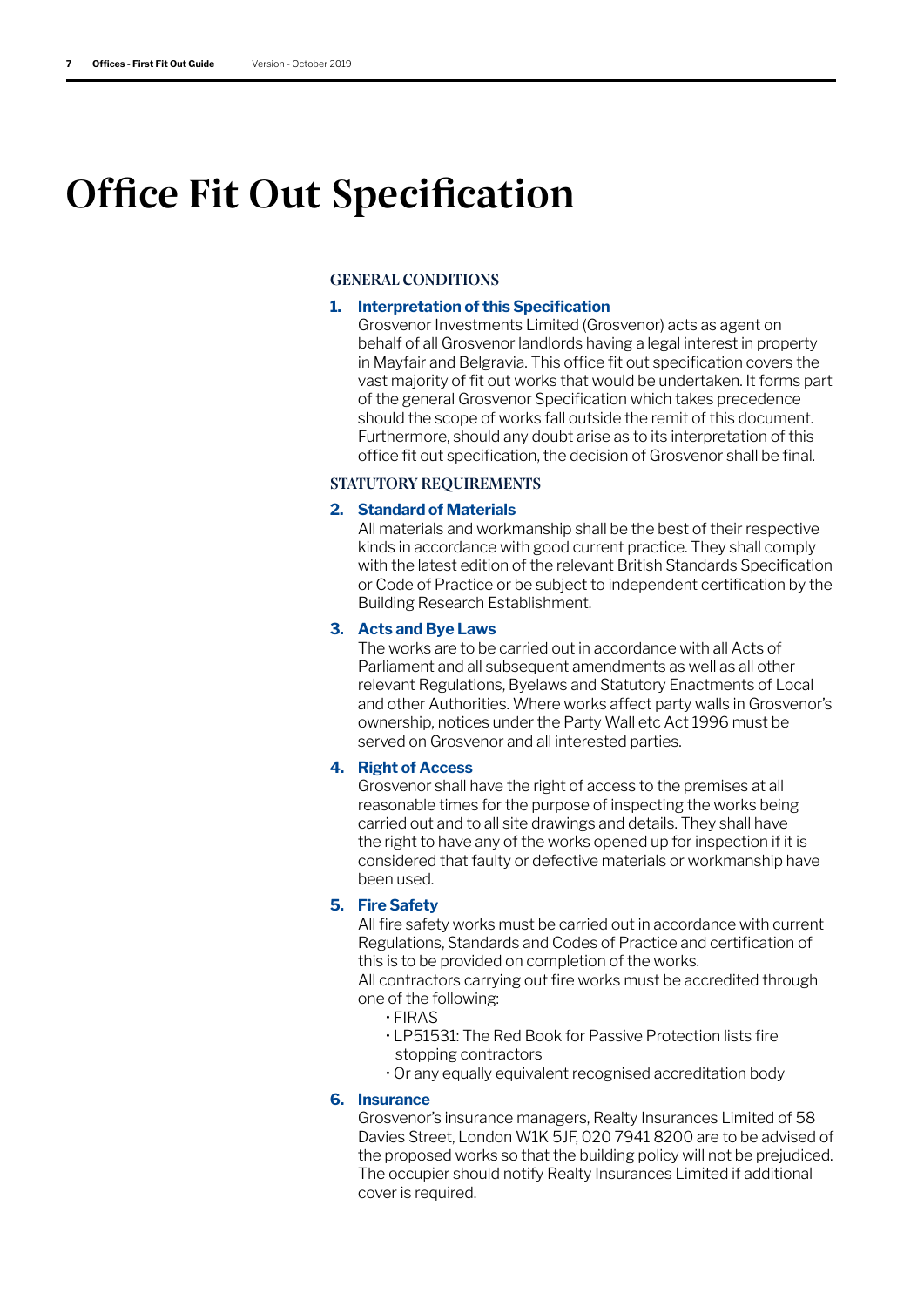#### THE SITE

#### **7. Hoarding and Scaffolding**

If the proposal includes hoarding the minimum requirement is that it will be 2.4m in height painted in British Standard colour Magnolia 08B15 and constructed of materials and in a form to be approved. Statutory notices may be exhibited but all other signs, advertisements and posters on hoardings, screens or scaffolds are prohibited. Any proposals for using the hoarding to advertise the forthcoming occupation must be submitted for prior approval to the Grosvenor Building Surveyor. It is important that the hoardings are kept as neat and tidy as possible and where appropriate, they should be washed down to ensure a clean appearance at all times.

#### **8. Private Mews**

All works in private mews shall comply with the requirements of the current versions of the document entitled 'Regulations for Works in Grosvenor's Mews.'

#### **9. Forecourts**

Any private forecourt is to be paved level with the adjoining pavement with a material to be approved. The junction of the public way with the private forecourt is to be defined by a brass strip or studs.

#### **10. Hours of Work**

The permitted hours of work are as follows:

| Weekdays:                    | 8.00am to 6.00pm;    |
|------------------------------|----------------------|
| Saturdays:                   | 8.00am to 1.00pm     |
|                              | (no noisy works);    |
| Sundays and Public Holidays: | No work of any kind. |

#### **11. Radios**

The playing of radios or recorded music on site is not permitted.

#### **12. Careful Removal of Old Materials**

Compressors, generators and percussion hammers may only be used with prior consent. Where plaster is to be removed from pre 20th Century brickwork, this is to be carried out only by the use of hammer and bolster. The occupier shall ensure that at all times any adjacent roadway is kept clear of mud, rubbish and other debris. The burning on site of waste materials is not permitted.

#### **STRUCTURE**

#### **13. Structural Design Requirements and Temporary Works**

All structural design, workmanship and construction (and any associated temporary works) may be subject to a review by Grosvenor's retained Structural Engineers, Hurst Pierce and Malcolm. In such, circumstances, the occupier will be required to comply with their requirements.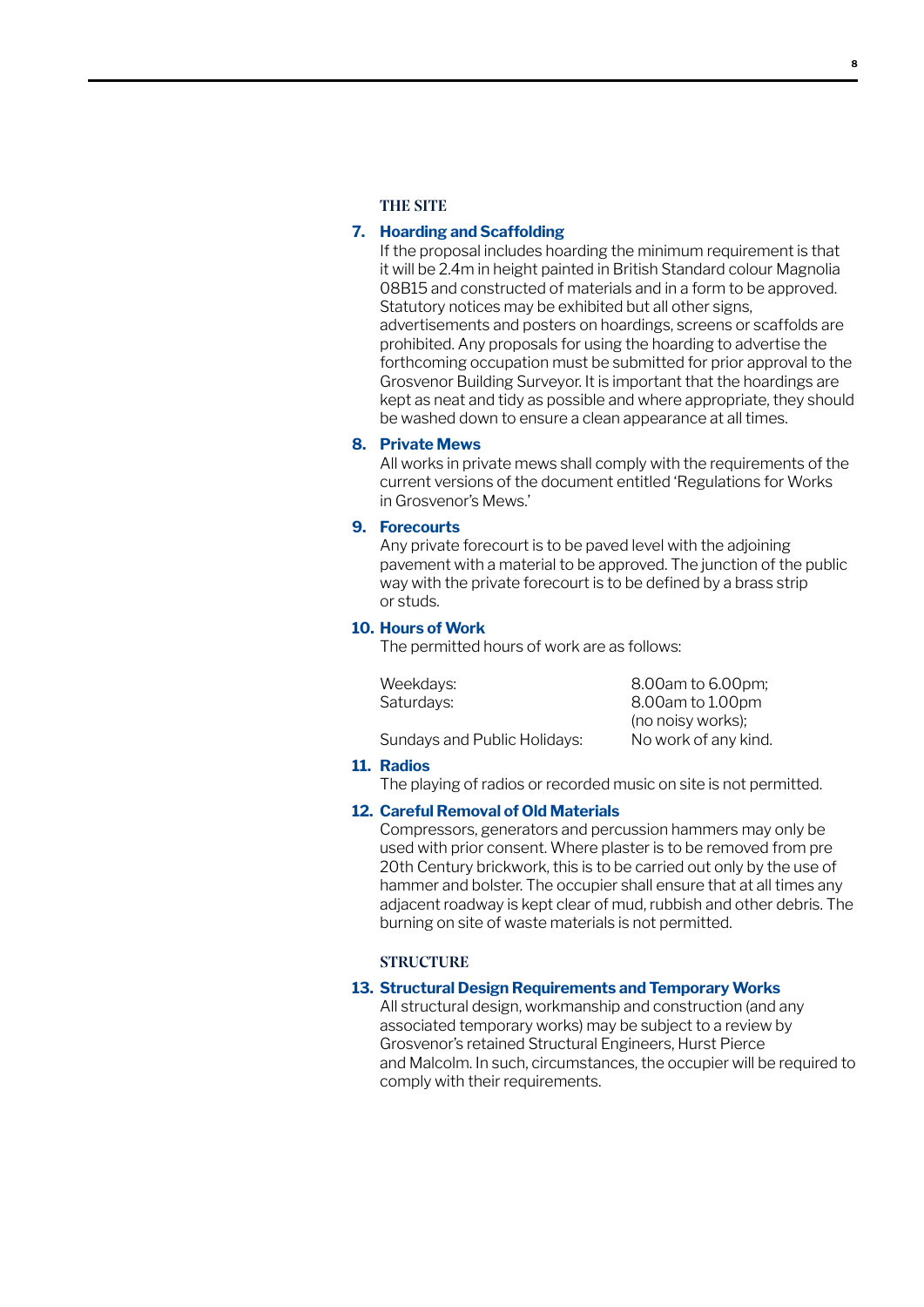#### **SERVICES**

#### **14. Mechanical Ventilation/Comfort Cooling Systems**

All works comprising the installation of new or adaptation of existing mechanical extract/comfort cooling systems is likely to necessitate the consent of Grosvenor. Full details of all external plant (together with any enclosures), building elevation terminations and routing of pipes and cables are to be provided for Grosvenor's consideration.

#### **15. Service Installations and general management of the works**

Electricity, gas, water and drainage installations are to be put into and left in a good safe state of repair on completion of the works and test certificates are to be obtained for new and amended installations. Any connection to, or adaptation of, existing Landlord/ shared services will require the consent of Grosvenor. Fees may be payable by the occupier for Grosvenor's FM contractor to evaluate the proposals; undertake some, or all of the works including any necessary validation and commissioning. All works will need to be coordinated with the Property Manager. Where landlord's riser ducts are located within the occupier's demise, the works shall be carried out to ensure suitable access is maintained to these at all times.

#### **16. Heating and Hot Water Installation**

Any new or adapted heating installation must not overheat the flue or cause danger to adjoining premises. Boiler flues must not discharge through the front or side elevations or across light well pavements and the installation must be installed in accordance with the requirements of the appropriate statutory authority. All heating systems shall include controls to provide frost protection and a minimum level of heating within the building. Plastic (polybutylene only) piping systems for hot and cold-water services and heating installations may be used provided the materials comply with BS 7291-2:2010 and the system is installed in accordance with BS 5955- 8:2001.

#### **17. Lifts**

The guides, machinery or supports for the working of the lifts are not to be placed in contact with the walls adjoining a neighbouring building and the installation is to be adequately insulated to prevent transmission of any noise and/or vibration.

#### **18. Electric Light and Power Installation**

All work is to be carried out in accordance with the latest edition of the Regulations of the Institution of Electrical Engineers.

#### **19. Soil and Waste Pipes**

External soil and anti-syphonage pipes, where permitted, are to be of cast iron of L.C.C. pattern and weight in accordance with BS 416-1: 1990 and BS 460: 2002+A2:2007 with caulked lead joints and eared sockets. PVC will be permitted internally if encased in insulating and fire resisting materials. Flexible jointed cast iron piping will be permitted internally only if there is full access available to bolted connections and rodding eyes. Overflow and warning pipes serving water tanks, cisterns, etc must not discharge onto or overhang adjoining properties. All soil and waste pipes are to be kept within the building with any connections being kept as short as possible.

#### **20. Rainwater Pipes and Eaves Gutters**

Rainwater pipes and eaves gutters are to be in cast iron with eared sockets or in aluminium except on rear elevations of non-listed properties where, subject to written approval, black uPVC may be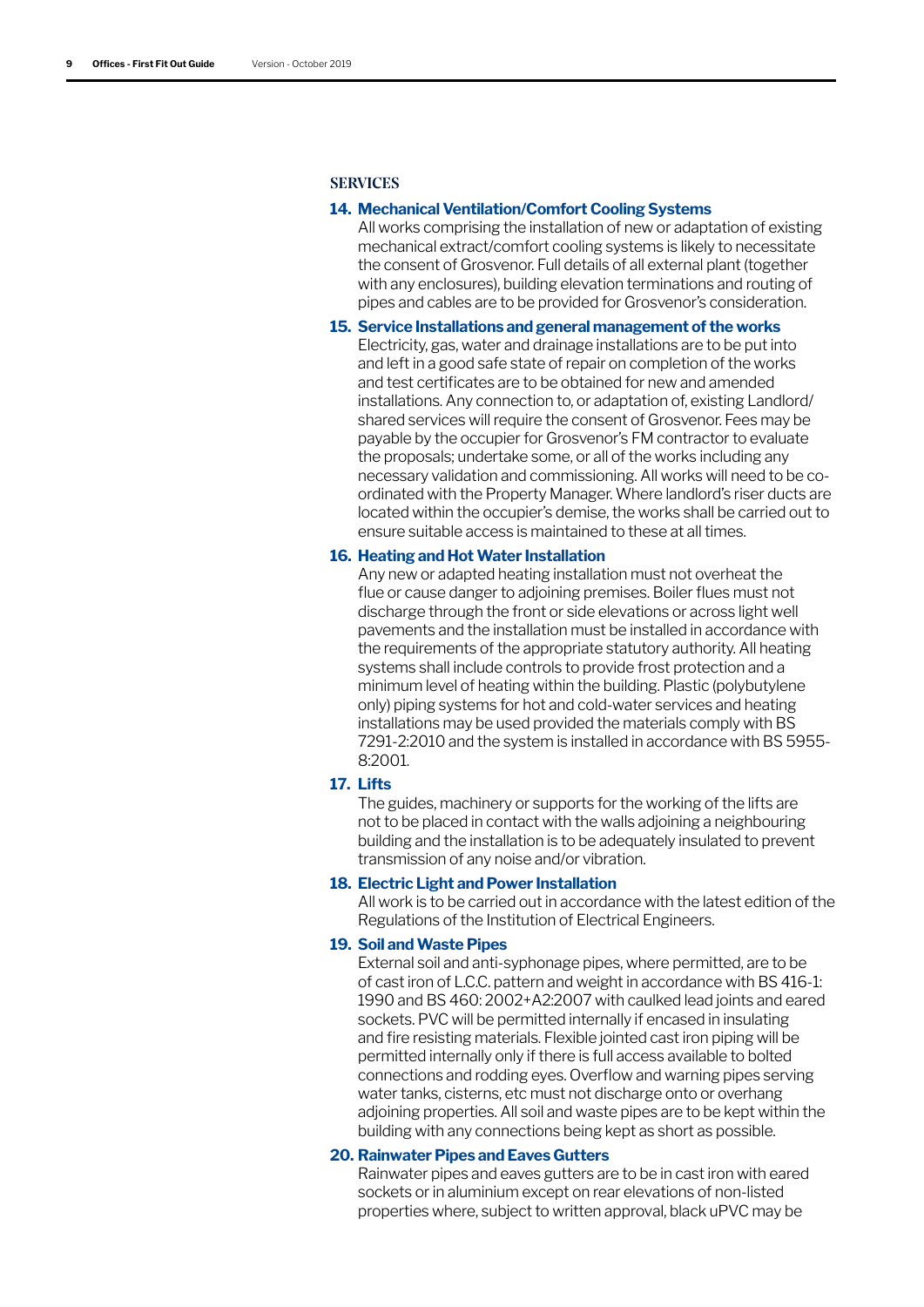used. All rainwater pipes should be kept 50mm clear of walls but must not discharge onto or overhang adjoining properties.

#### **21. Satellite Dishes**

The installation of satellite dishes requires Grosvenor's approval.

#### **22. Communications and Data Cabling**

The siting of communications cabling on the outside of the demised premises may not be undertaken without Grosvenor's written consent.

#### **23. Pipe Ducts**

Where practicable all mains are to be collected and carried up and down in fire resisting pipe ducts having access doors to valves etc. The ducts are to be sealed to retain fire resistance to all floor levels. Pipes shall only be laid in solid floors if properly ducted.

#### **24. Cameras, Alarm Sounder boxes and Door Entry call panels**

The siting and installation of video security cameras, door entry call panels or alarm boxes may not be undertaken without the prior written consent of Grosvenor.

#### **FINISHES**

#### **25. Plastering**

The internal plasterwork is to be not less than two coats and finished in the best manner, walls and partitions being plastered behind skirtings to the full thickness except at basement or ground floor level, where a gap is to be left to provide a break between the d.p.c. and the wall finish. Lightweight and vermiculite- plasters are not to be used on external, basement, ground floor or party walls.

#### **26. Flooring on Timber Joists**

In Listed Buildings and, subject to the occupier being in receipt of Listed Building Consent for the same, any new flooring on timber joists is to be the best quality 22mm (finished) t & g softwood or 19mm (finished) hardwood. Elsewhere 19mm t & g plywood (marine ply in kitchens, cloakrooms and bathrooms) in accordance with BS EN 636:2012 + A1:2015, with access panels for services, may be used but chipboard and waferboards are not permitted.

#### **27. Acoustic Insulation**

Where residential apartments adjoin the property, party floor / wall sound insulation is to be at least to the standard required by the Building Regulations for new construction.

#### **28. Painting**

Unless otherwise agreed, the internal and external wood, iron and other work usually painted is to have at least two coats of paint after priming. The finishing coat for external work is to be in high gloss. Except in private mews, previously painted stucco or cement rendering is to be finished to match British Standard Colour 08B15, high gloss finish. No paint or staining is to be applied to facing brickwork, stonework or terra-cotta. Metalwork, ironwork and front doors are to be painted high gloss black and window joinery high gloss white unless approved otherwise in writing. The use of Keim paint or similar products will only be permitted where large areas of an elevation have been re-rendered and only on the condition that the elevation is redecorated with high gloss paint at the next external redecoration cycle.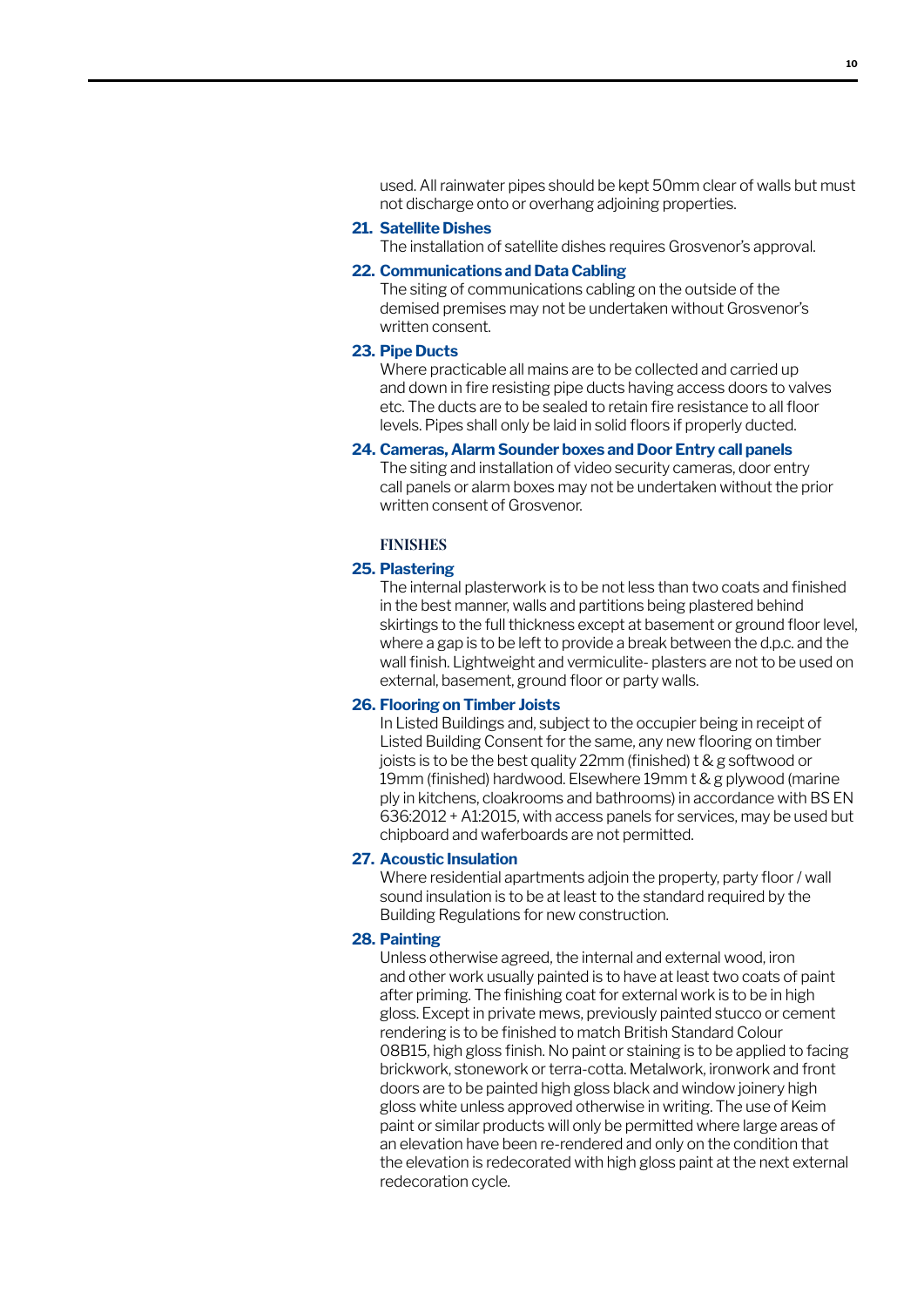## Sustainability Commitments

Grosvenor is committed to achieving net zero carbon operational emissions from all its directly managed buildings, including historic listed buildings by 2030.

The business will also report on, and seek to significantly reduce, its embodied carbon emissions - carbon created through associated supply chain and tenant activities.

To achieve these targets, Grosvenor will eliminate carbon emissions under its control and sustainably design and construct and operate net zero ready buildings, enabling occupiers to reduce or eradicate carbon emissions from their own operations.

We also have a Supply Chain Charter, which commits the business, together with its suppliers, to higher environmental and ethical standards; deepening GBI's broader contribution to the communities it is active in.

Bold environmental goals are a key pillar of this strategy and are set out below:

#### BECOMING ZERO CARBON:

By 2030, Grosvenor will achieve net zero carbon operational emissions from all its directly managed buildings, including listed buildings.

Grosvenor will report on, and seek to significantly reduce, the carbon emissions embodied in its supply chain, developments and tenant activity by 2030.

Grosvenor's portfolio, including 147 acres of public realm on its London estate, will aspire to be climate positive+ by 2050.

#### BECOMING ZERO WASTE:

Grosvenor will eradicate all waste from buildings and developments in its control by 2030.

By working with customers and stakeholders, Grosvenor will aspire to eliminate waste from communities where it operates by 2050.

#### VALUING NATURE:

By 2030, Grosvenor's portfolio will have achieved a significant net biodiversity gain, responding to the need to halt the decline of the UK's wildlife and restore ecosystems.

Grosvenor will fully map the materials in its supply chain by 2025 to ensure sustainable provenance.

Grosvenor aspires to be water neutral by 2050.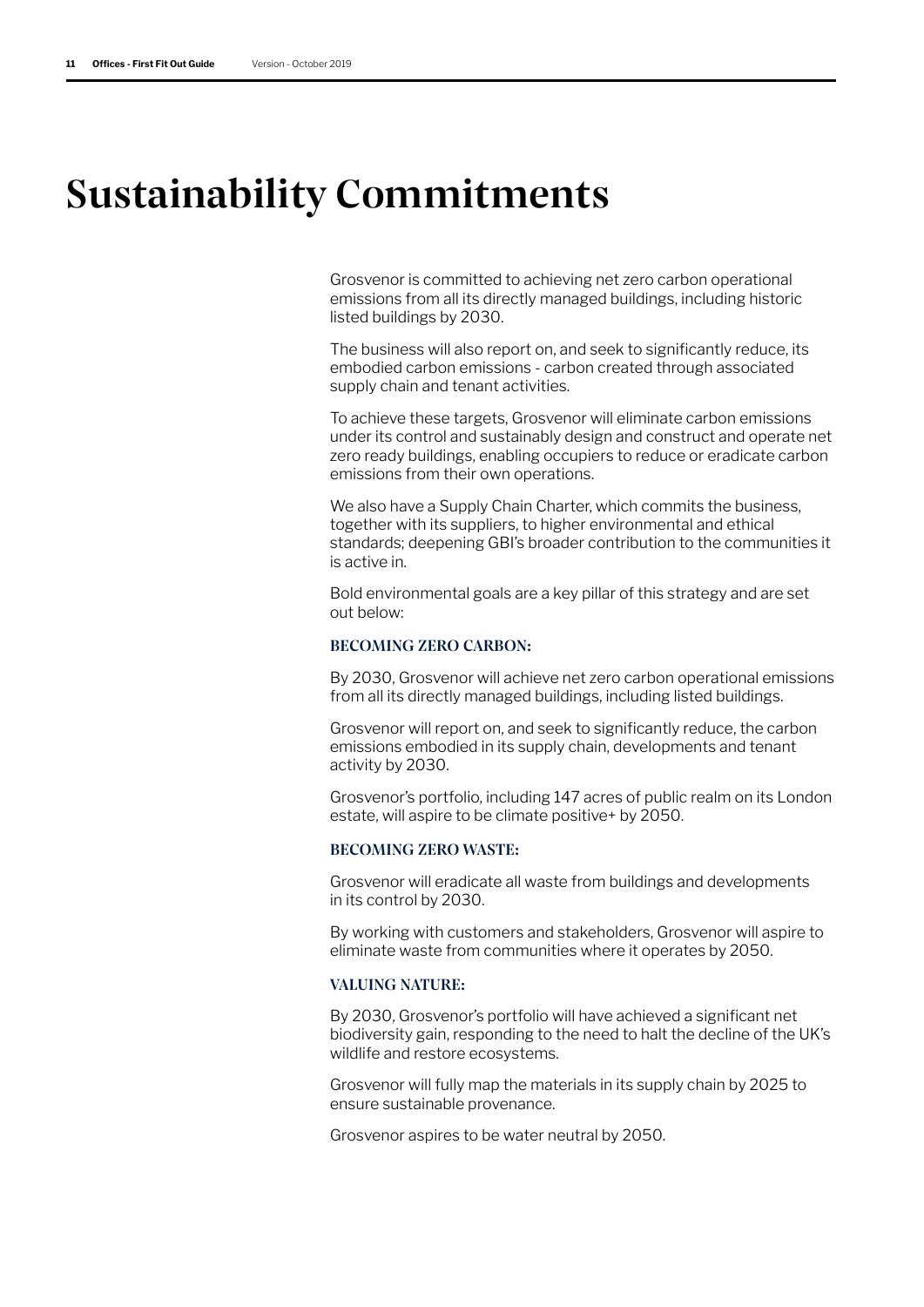#### OPERATING REQUIREMENTS

We require our occupiers to undertake the following:

| Goal                    | Required                                                                                     |
|-------------------------|----------------------------------------------------------------------------------------------|
| Reduce carbon emissions | Provide a copy of Water, Gas<br>and Electricity Energy Bills twice a year.                   |
|                         | Procure energy from 100% renewal<br>sources. Grosvenor can help you with<br>this, if needed. |
|                         | Arrange repairs works immediately if<br>leaks are identified in pipes, radiators<br>or taps. |
| Zero to Landfill Waste  | Use a waste supplier to ensure there<br>is zero waste to landfill.                           |
|                         | Separate food waste from other<br>waste                                                      |
| Improve air quality     | Reduce and consolidate deliveries<br>where possible.                                         |

Valid EPC for the property, with a rating of C or above.

Where possible, all building services equipment, including cooling units, heating systems, ventilation fans and artificial lighting should be controlled by a central programmable time clock or local building management system.

Use key tag switches (require an electronic key to be turned on), time switches (turn off and on at certain times) and photo sensor switches (detect motion and activate lighting) in areas where constant use of light is not needed e.g. corridors and toilets.

Where sanitary fittings are being replaced or upgraded, select options such as: dual and/or low flush WC's, waterless urinals, low flow taps with automatic shut off.

Install efficient electric Air Source Heat Pumps (ASHP) to provide space heating and cooling.

Ensure the building fabric includes loft insulation and secondary glazing as minimum measures.

Identify key fit-out waste streams and provide options for recycling.

#### ANTICIPATING COMMON MISTAKES

Avoid EPC reaching its expiration date before planning any necessary upgrading works.

Avoid blinds and shading options which block sunlight excessively.

Avoid using incandescent, halogen and standard fluorescent lamps.

Do not locate cooling units near warm places, such as cooking areas, heated displays and areas of direct sunlight.

Do not undertake upgrading works before making sure a planning application is not required and make Grosvenor aware of the proposed works.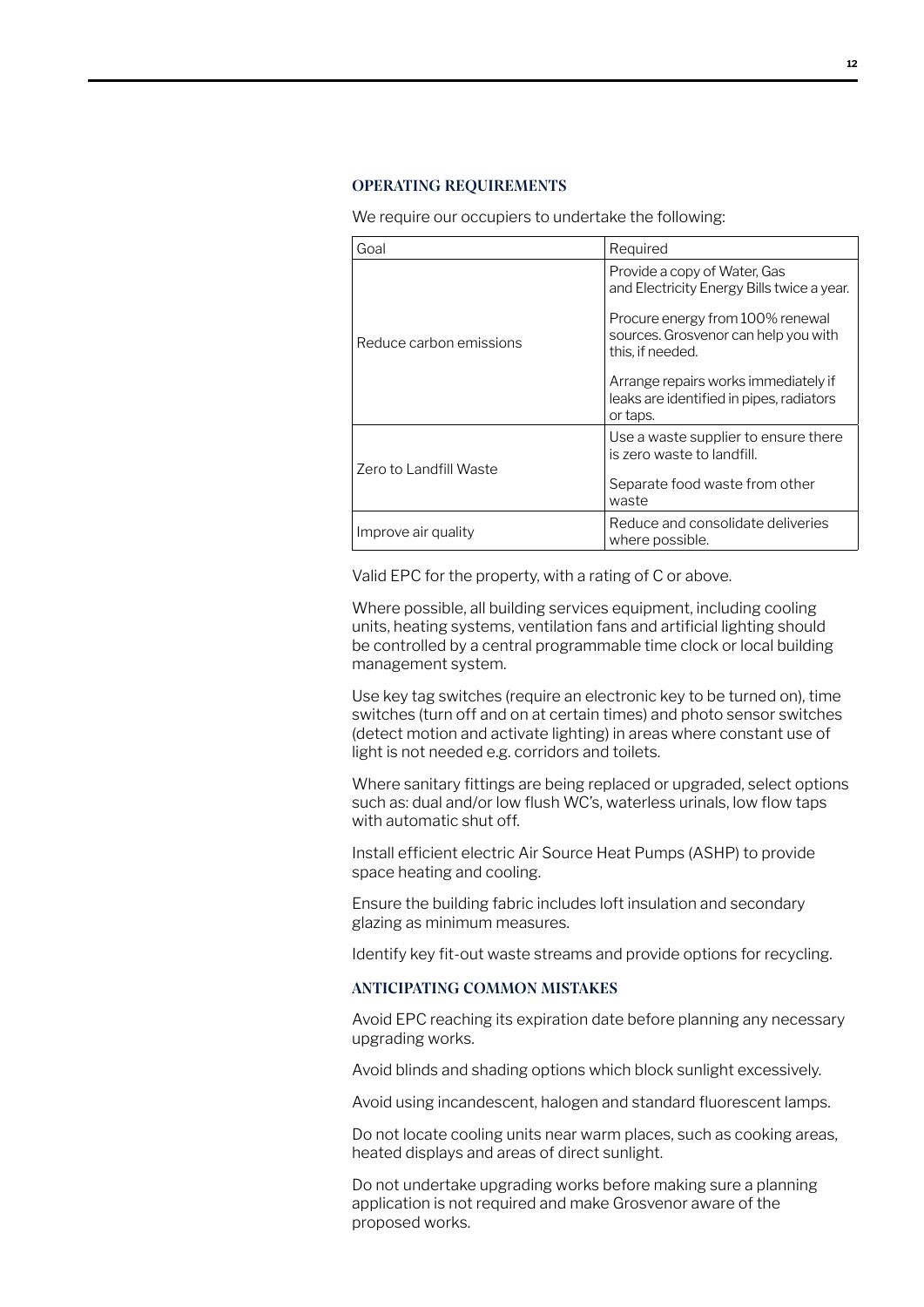## Application Form

| Name:<br>Contact:                                                        |
|--------------------------------------------------------------------------|
| Address:                                                                 |
| Tel:                                                                     |
| Email:                                                                   |
| Name:<br>Contact:                                                        |
| Address:                                                                 |
| Tel:                                                                     |
| Email:                                                                   |
| Name:<br>Contact:                                                        |
| Address:                                                                 |
| Tel:                                                                     |
| Email:                                                                   |
|                                                                          |
|                                                                          |
|                                                                          |
| EXISTING<br>PROPOSED                                                     |
| PHOTOGRAPHS<br>$\mathsf{C}\mathsf{G}\mathsf{I}$<br>OTHER, please specify |
| £<br>$+ VAT$                                                             |
|                                                                          |
|                                                                          |
|                                                                          |

To find out how we process your personal data, please follow the links: http://www.grosvenorlondon.com/grosvenor-tenant-privacy-policy/

The Grosvenor Office, 70 Grosvenor Street, London W1K 3JP